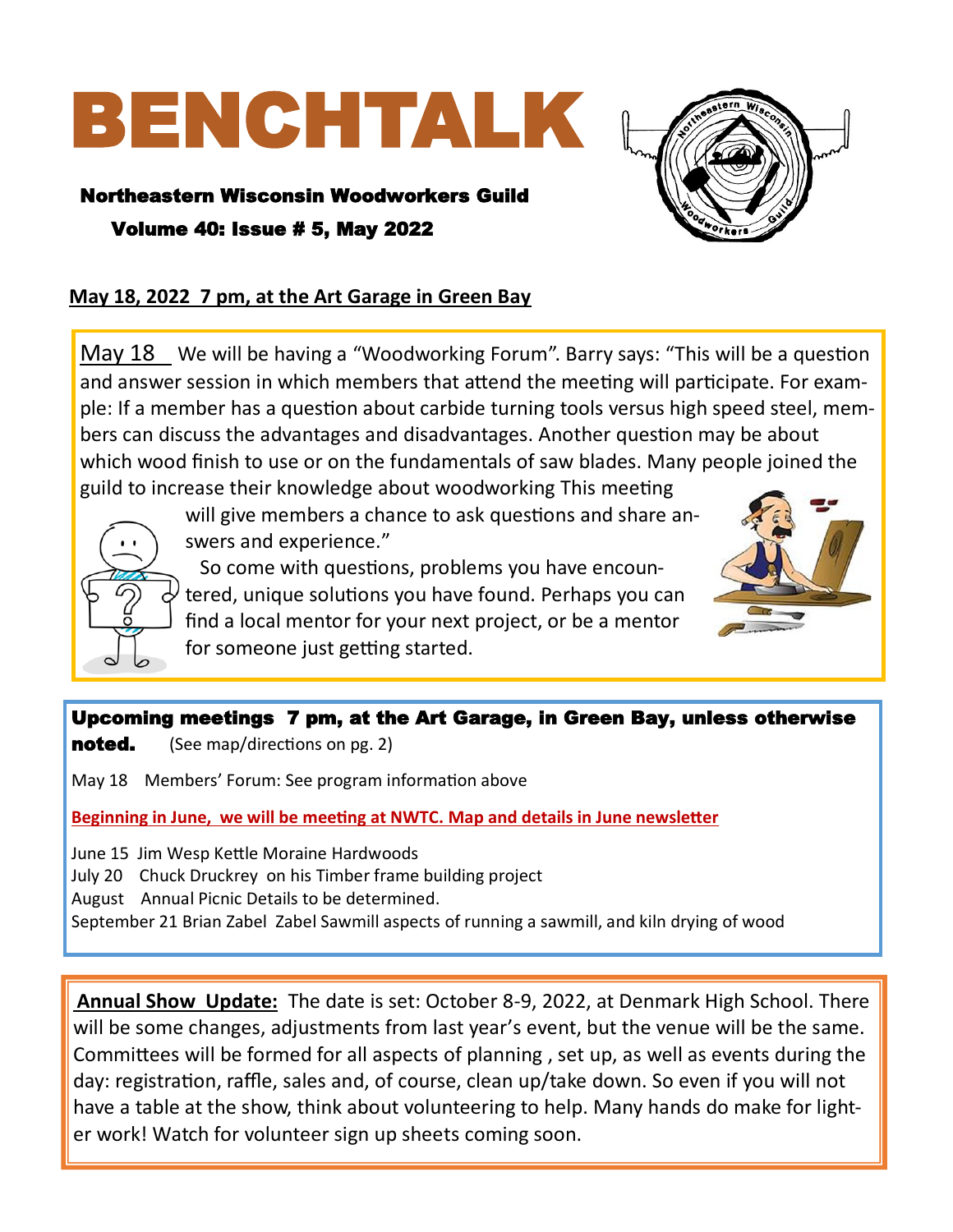## **Art Garage Location Enter at 1429 Main Street entrance**

**Additional parking in Flowerama lot, and the 2 lots of the Artisan Center, on the north side of Cedar St.**



Directions to the Art Garage: Located in east Green Bay, close to downtown, between Baird and Grove, on Main Street. From the east and south, Hwy 141 becomes Main St.

From the west, Dousman becomes Main.

## **Guild Elections are coming up**

And your Guild can use your help! We really need more members to get involved, for the Guild to thrive. Have you recently retired, and have a little more free time? Consider joining the Board of directors. The more heads and hands we have, the less work for each person. You get to spend time with other woodworkers, share ideas and experiences. And dessert when we meet!



**Guild logo clothing** Barry shares this information: Here is the information for Express Embroidery. They can embroider the Northeast Wisconsin Guild logo onto polo shirts, denim shirts, pullovers, jackets and caps. You can pick out the shirts and other clothing at their store which you want to embroider the logo on. It is recommended to try on the clothing item before you buy. Some items run large or small according to the size label.

Express Embroidery Inc. 2710 S. Packerland Drive, Suite D Green Bay, WI 54313 Phone: 920-490-5555 FAX: 920-490-5553

#### **NORTHEAST WISCONSIN WOODWORKING GUILD**

**MEETINGS** (Guests and prospective members welcome) 3rd Wednesday of each month, Time: 7:00 p.m. Visit our web site at: www.newwg.org

 How to Get Involved: For inquiries regarding joining The Northeastern Wisconsin Woodworkers Guild, contact: Paul Murphy: paulmurphywood@gmail.com 920-604- 0152

Or any other Board or committee member.

Re: newsletter, Maureen Birk: birkmr2@gmail.com Re: web site: Matt Hamblin: froggy6703@gmail.com 920-419-3910

**Guild Officers** President: Paul Murphy Vice President, Pat Williams Treasurer, Chuck Druckrey **Committee Chairs & Project Coordinators**  Programs/publicity Barry Bender, Membership, Ted Zabel Librarian, Pete Schuh Spring Show, Pat Williams Newsletter/Secretary Maureen Birk Web Site, Matt Hamblin